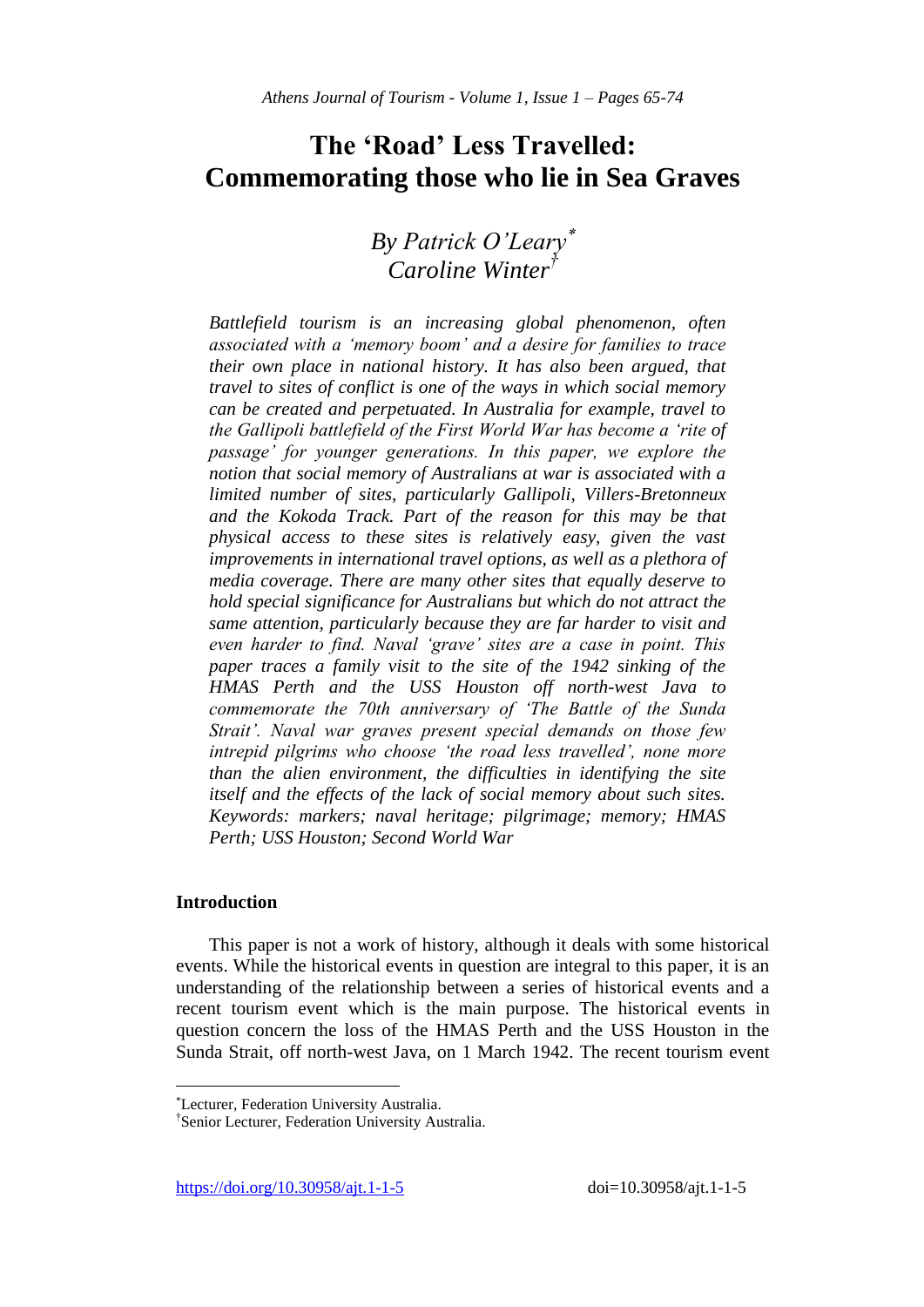was the visit to the 'site' by some family members of the crew of the HMAS Perth, to commemorate the  $70<sup>th</sup>$  anniversary of the Battle of the Sunda Strait, on 31 March 2012.

Walter (2009) conceptualises the memory of war as a temporal proximity across three generations, with the first-generation relating to the memory of events, places and people that were personally experienced, and secondgeneration memories are those handed down by parents to their children. By the third generation and later the past enters our consciousness in different ways, and 'it is not possible to put a number on how many years or generations must pass before an event passes into history and loses its emotional and possibly traumatic hold on visitors' (Walter, 2009: 47). In this paper the voice of one of the authors is used to describe the pilgrimage undertaken as part of a family group to the site of HMAS Perth.

*As we stood on the decks of two small power-boats bobbing like corks on the rolling ocean swell out in the Java Sea, some five-kilometres off the northwest tip of Java, Indonesia, I could scarcely comprehend the significance of what was taking place. On the boat with me were my family, the descendants of a brave 35-year old father of five, for whom we had come thousands of kilometres to pay our respects.* 

On these two boats were 13 pilgrims, from various parts of Australia, commemorating the 70th anniversary of the sinking of the HMAS Perth and the USS Houston early on the morning of 1 March 1942, in what became known as 'the Battle of the Sunda Strait'. This was the first opportunity for family members to attend the sea grave of their lost kin.

Naval war graves present special demands on those few intrepid pilgrims who choose 'the road less travelled', none more so than the alien environment, the difficulties in identifying the site itself and the effects of the lack of social memory about such sites.

## **Literature Review**

# *Family and National History*

During the First World War, the acknowledgement given to soldiers in war and their burial in individual graves meant that the memory and history of family and nations became closely linked (Slade, 2003; Winter, 1995, 2006; Ziino, 2010). Grant (2006: 20) argues that these traditions were originally formulated in the American Civil War, and given expression in the commemorative landscape at Gettysburg: individuals distinguished by state, a separate section for 'unknown' no distinction of class or status in the grave markers and burying soldiers in the field where they fell. Unlike the practices of a century before, family now had a specific place to visit that was more personal than simply a general battlefield. In addition to the monumental public memorials, there are also many smaller private memorials and practices, and a great deal of 'memory work' is carried out by small committed groups of people, especially families (Winter, 1995, 2006).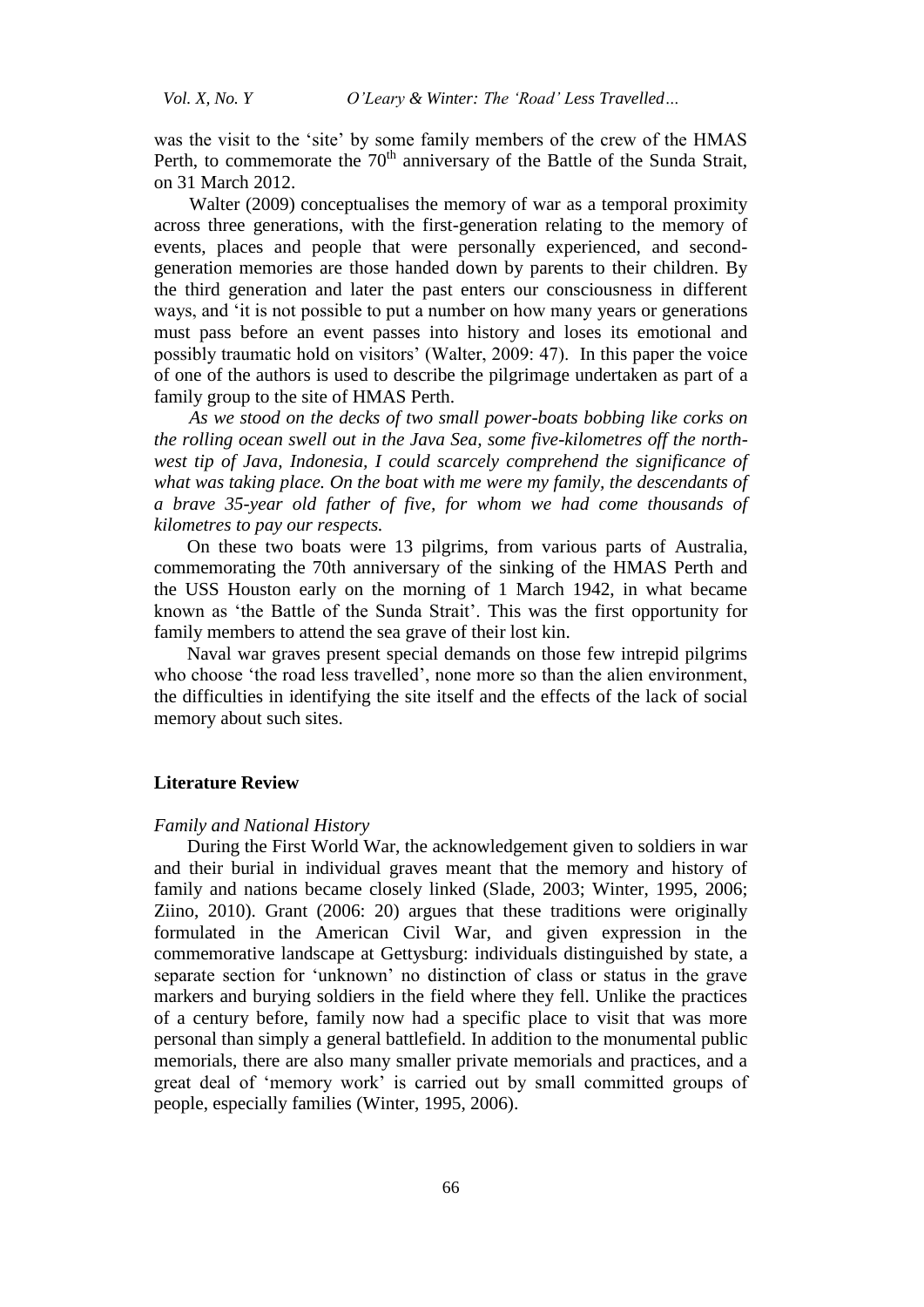#### *Athens Journal of Education March 2014*

Travel associated with war has been conceptualised in a number of ways. After the First World War the form of travel was conceptualised and actualised as secular 'pilgrimage' and until recently, the journeys of battlefield pilgrims and tourists were valued and conceptualised differently. Pilgrims were portrayed as those who had the single purpose of visiting a particular grave or memorial of family or colleagues, and they regarded the battlefields and graves as sacred while tourists were thought to focus on education and leisure activity (Baldwin and Sharpley 2009; Connelly, 2009; Iles, 2008; Mosse, 1990; Walter, 1993; Winter, 1995, 2006; Lloyd, 1998). The lines of distinction between tourists and pilgrims have substantially blurred with some views suggesting that definitions of pilgrims and tourists exist along a continuum, and others arguing that situational and experiential factors determine a visitor's perspectives (Bremer, 2006; Digance, 2003).

# *The Memory Boom and Travel for Family History*

Associated with pilgrimage is the increasing global phenomenon, known as the 'memory boom' which involves the desire of families to trace their own place in national history. Tourism plays a critical role in much family history, by facilitating physical and information access. 'Legacy tourists are those that travel to engage in genealogical endeavours, to search for information on or to simply feel connected to ancestors and ancestral roots' (McCain & Ray, 2003: 713), where tourists were concerned to find 'places where family is from' (McCain & Ray, 2003: 716). Similarly, Santos and Yan (2010: 56) describe a niche of Genealogical tourists who are 'amateur genealogists who travel to destinations that make available resources that support family history research'. Both types of tourists were more highly committed than other tourists in their motivation and tended to place less emphasis on other leisure pursuits.

#### *Access*

Naval war graves present special demands on those few intrepid pilgrims who choose 'the road less travelled', none more than the alien environment, the difficulties in identifying the site itself and the effects of the lack of social memory about such sites. This access has significant implications, because, as Foote and Azaryahu, (2007: 126) explain, 'memory pertains to the actualisation of the past in some form of contemporary experience'. Dunkley et al. (2010) found there is a deep significance of the actual battle sites to the experience of the participants.

There are many sites that equally deserve to hold special significance for Australians but which do not attract the same attention, particularly because they are far harder to visit and even harder to find. Naval 'grave' sites are a case in point. It is perhaps an irony that the tourism industry, usually associated with pleasure and fun, is most appropriately geared to provide access to these challenging sites.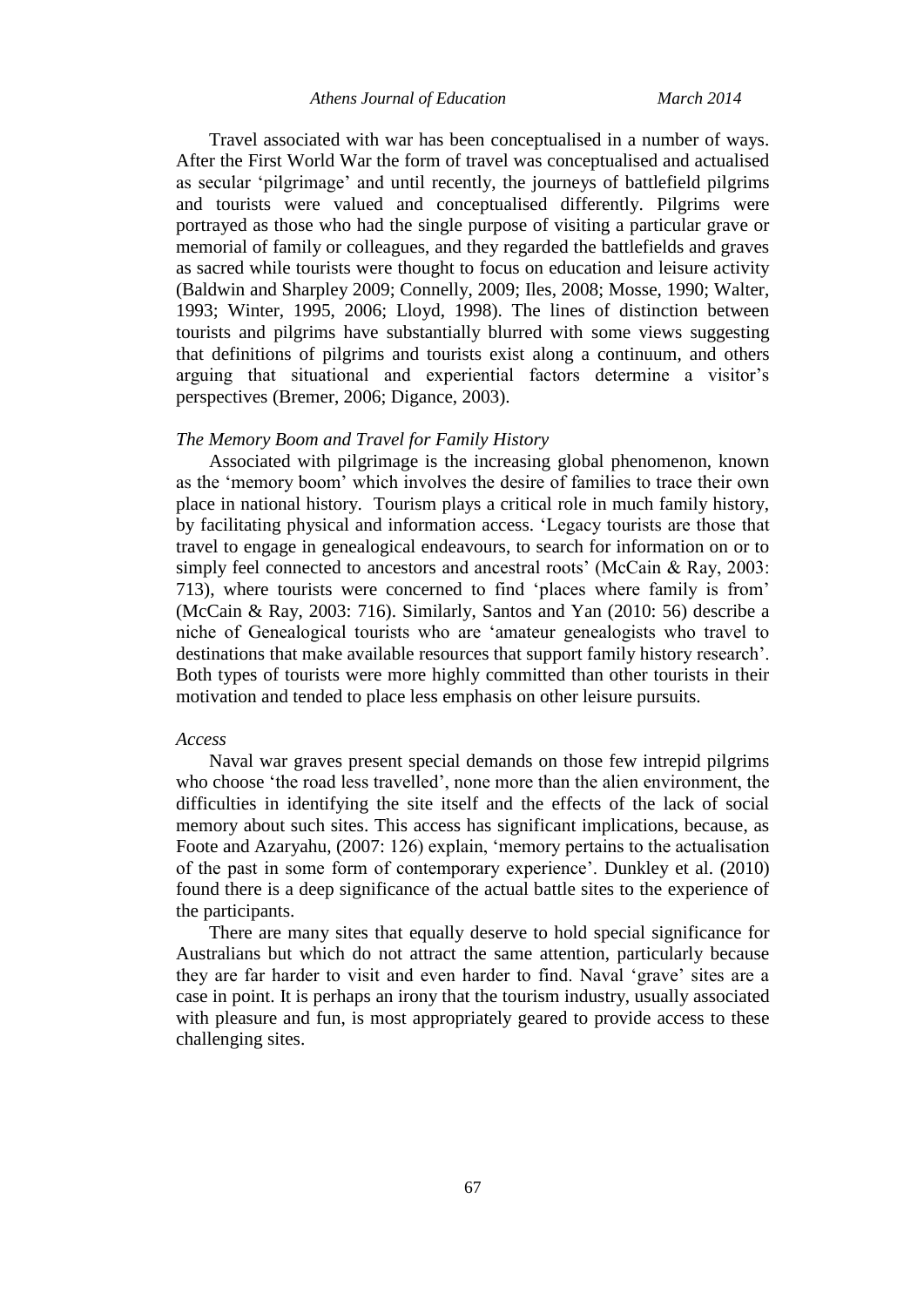*Vol. X, No. Y O'Leary & Winter: The 'Road' Less Travelled…*

#### *Tourist Markers and the Importance of Place*

The importance of site 'marking' is illustrated in this paper through an examination of a naval battle site: 'The Battle of the Sunda Strait', involving the HMAS Perth and USS Houston in Indonesia. MacCannell (1989) showed the importance of 'markers' at a site, which allow tourists to interpret it. Using MacCannell's theory of 'site sacralisation' tourism researchers have shown how a complex marking process involving naming, framing, elevation, enshrinement, and mechanical reproduction can operate to create a battle site that attracts many visitors. Seaton (1999) for example researched Waterloo and Slade (2003) Gallipoli.

The notion of a tourist 'marker' applies the notion of a 'sign' to a tourism context, whereby a marker (the signifier) provides information about a sight (the signified). To be transmitted, these meanings depend upon the existence of prior codes of signification in the intended audience. Battle sites may be marked by the presence of military equipment, but in many cases, they are devoid of any evidence at all and thus need to be marked in some way for visitors. MacCannell (1989) also uses battlefields as an example of markersight obliteration, whereby for any number of reasons, information about the sight is lost, or where the link between the marker and the site is lost.

It is much easier to mark a land-based battlefield, rather than one in the air or at sea, and most countries have war memorials comprising large stone monuments in various forms, which act as signs for national battles. The war dead of a nation are often regarded as sacred and as heroes and thus their burial places have great importance for their families and for the nation. Again, on land, they are relatively easy to mark. Laqueur (1994) observes that 'bodies, of course, being in the ground, are hidden and cannot be their own memorials, but markers of their skeletal uniformity serve the purpose' (Laqueur, 1994: 161). Even when bodies are missing, memorials can list their names – again, this often occurs on large stone monuments and war memorials. But seawater places, the sites of battles and the graves of men are much more difficult to mark. The journey described here clearly illustrates this notion of what MacCannell (1989) referred to as marker-sight obliteration.

# **The 'Life and Times' of the HMAS Perth**

The sinking of the HMAS Perth stood out as a significant loss, not just for the families of the men who died that day or during their captivity by the Japanese war-machine, but also for the Royal Australian Navy during the Second World War and the Australian community. The HMAS Perth was one of three Royal Australian Navy Modified Leander-class Light Cruisers (Pfennigwerth, 2007), along with the more infamous HMAS Sydney, sunk in controversial circumstances with all 645 crew lost in November 1941, and the HMAS Hobart, which survived Second World War, although not without seeing significant action and sustaining major damage in 1943 (Charlton, 2011; Pfennigwerth, 2007; Roberts, n.d.). The British Royal Navy had built the three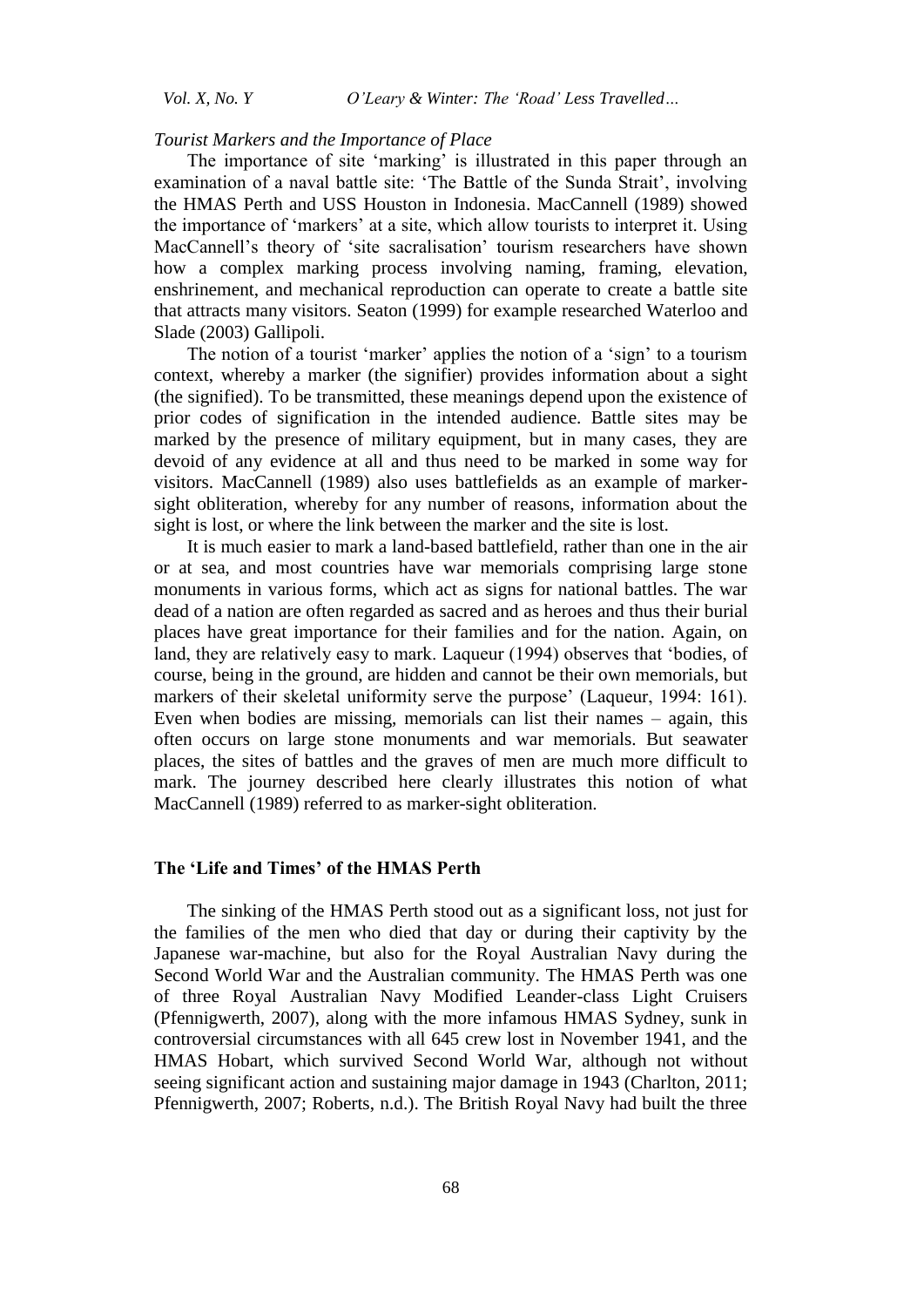vessels in peace-time, the Sydney in 1934 and the Perth and Hobart in 1936, and the Royal Australian Navy had purchased them in 1934 and 1939 respectively.

The Perth saw action in the Caribbean and the Atlantic even before arriving in Australia in March 1940. Subsequently the Perth saw action, first as a convoy escort and on coastal patrols in the Indian Ocean, before being sent to the Mediterranean Theatre in November 1940 to relieve the Sydney. The Perth served with distinction in the Mediterranean Theatre, patrolling the Aegean and supporting convoys to Malta, patrolling around Greece and Crete and supporting the Allied reinforcement of Greece, playing a major role in the Battle of Cape Matapan and the evacuation of Greece. In April and May 1941, Perth was involved in the Battle of Crete, where it sustained some damage, as well as the loss of four of the ship's crew and nine of the soldiers being evacuated from the Island. The Perth also played a major role in the Allied action against Vichy French forces in Syria in June and July 1941, before being relieved by the Hobart, arriving back in Australian waters for repairs, an upgrade to its anti-aircraft armaments and a general refit in August 1941. The ship resumed escort and coastal patrol duties in the Indian Ocean after the refit (Charlton, 2011; Pfennigwerth, 2007; Roberts, n.d.).

On 14 February 1942, the Perth sailed for the Dutch East Indies (Indonesia), initially to escort oil tankers, but eventually to join the American-British-Dutch-Australian (ABDA) fleet. Within 15 days, the Perth would be 'afast on the ocean bed', along with virtually the entire ABDA fleet. The Perth met the other four cruisers and nine destroyers on 25 February 1942 at Surabaya, now just four-and-a-half days from sinking. The ABDA fleet sailed to meet a Japanese convoy of eight cruisers, 12 destroyers and 30 troop transport ships, engaging this invasion force on 27 February 1942 in what became known as the 'Battle of the Java Sea'. By the time the Perth and the USS Houston broke off their engagement late on 27 February, the other three cruisers, the Dutch HNLMS De Ruyter and Java were 'afast on the ocean bed' and the HMS Exeter was severely damaged and out of action, along with several ABDA fleet destroyers (Charlton, 2011; Pfennigwerth, 2007; Roberts, n.d.).

The Perth, largely undamaged although very low on fuel and ammunition, and the Houston, carrying significant damage from the 'Battle of the Java Sea', arrived in Tanjong Priok, the port district of Batavia (now Jakarta) on 28 February 1942. Within hours, without being able to fully refuel or rearm, the Perth, in the lead, and the Houston sailed for the south-Java port of Tjilatjap (now Chilachap) via the Sunda Strait. Out of date Allied intelligence suggested the route was free of enemy vessels, however a large Japanese invasion-force had assembled north of Bantam Bay. Within five-and-a-half hours both cruisers would be 'afast on the ocean bed', the Perth at 00:25 and the Houston at 00:45 on 1 March 1942 (Charlton, 2011; Pfennigwerth, 2007).

Of the Perth's original crew of 646, 314 were killed in the action; 332 survived the sinking, although four died after reaching shore, while the remaining 328 were captured as [prisoners of war.](http://en.wikipedia.org/wiki/Prisoners_of_war) One hundred and six died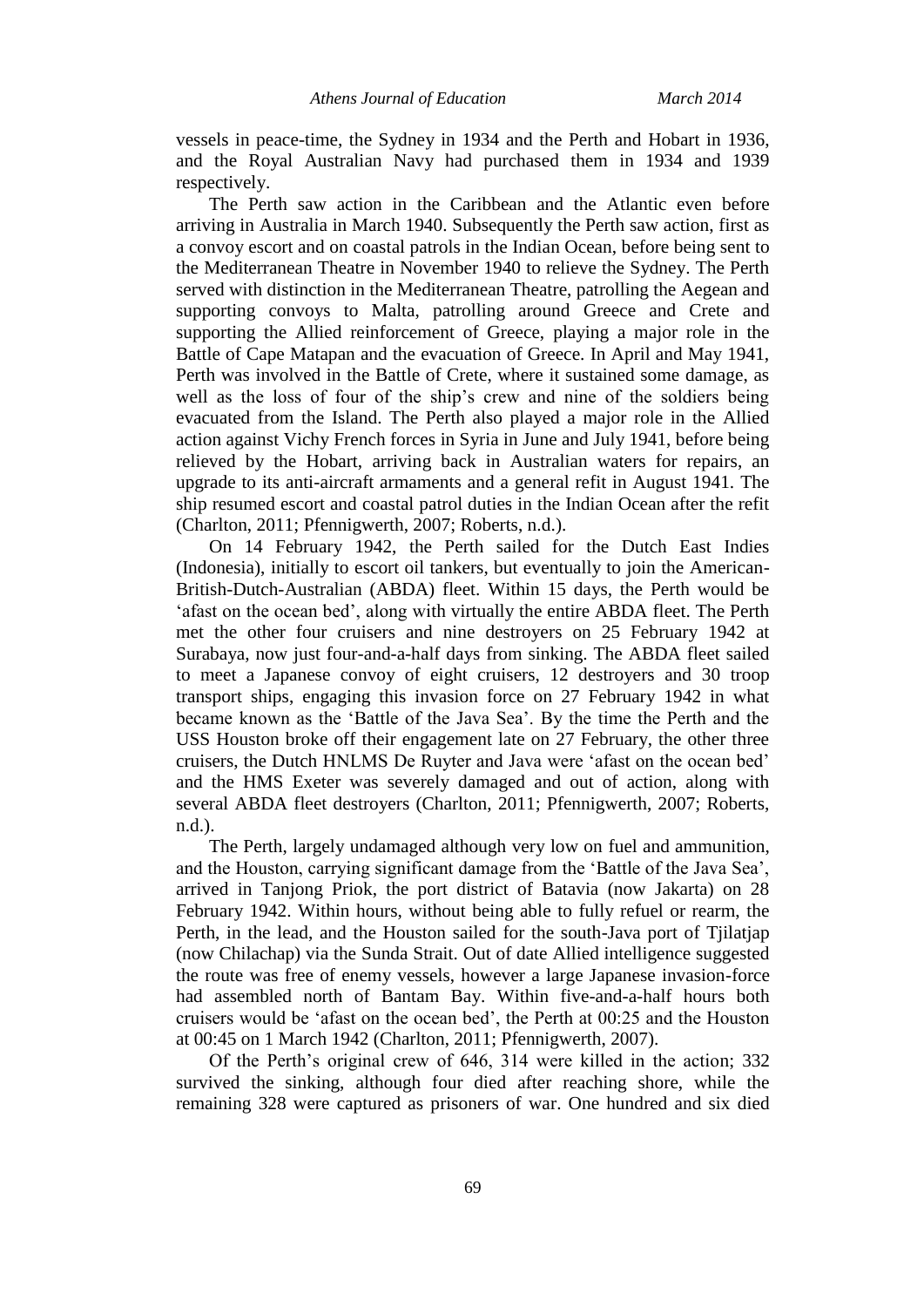*Vol. X, No. Y O'Leary & Winter: The 'Road' Less Travelled…*

during their internment, including 38 killed by Allied attacks on Japanese ['hell](http://en.wikipedia.org/wiki/Hell_ship)  [ships'](http://en.wikipedia.org/wiki/Hell_ship). The remaining 218 were repatriated after the war. Of the Houston's original crew of 1061, 688 were killed in the action; 373 survived the sinking, although five died or were killed by the Japanese after reaching shore, while the remaining 368, including 24 of the 74-man US Marine Corp detachment, were captured as [prisoners of war.](http://en.wikipedia.org/wiki/Prisoners_of_war) Seventy-five died during their internment, including three killed by Allied attacks on Japanese ['hell ships'](http://en.wikipedia.org/wiki/Hell_ship). The remaining 288 were repatriated after the war (Pfennigwerth, 2007).

The Perth's wartime service was later recognised with the following battle honours: 'Atlantic 1939'; 'Malta Convoys 1941'; 'Matapan 1941'; 'Greece 1941'; 'Crete 1941'; 'Mediterranean 1941'; 'Pacific 1941–42'; and 'Sunda Strait 1942' (Charlton, 2011; Pfennigwerth, 2007).

# *The 70th Anniversary Odyssey to the Sunda Strait*

One of the authors bears the name of a Stoker who was killed by the first torpedo strike, on the forward engine room.

*The recent tourism event grew out of discussions at a family birthday gathering in April 2011, initiated by one of the gifts, a large, framed reproduction poster of an 'oil-on-canvas' of the HMAS Perth under fire during the 'Battle of the Sunda Strait'. While we spoke with a great deal of enthusiasm about the notion of commemorating the 70th anniversary of the sinking of the Perth at the actual site, we really had no idea at that point what it would take to finally join the great cloud of 'intrepid' souls undertaking war tourism.*

Within weeks of this discussion the family began the journey of discovery of how difficult this proposed trip would prove to be. By the end of 2011 we had a tour company booked and where working with them to find and book hotel accommodation. It was relatively easy to find a hotel in Jakarta, but Merak, the town from where we would embark on our boat ride some five kilometres out to the wrecks of the Perth and the Houston, was far more challenging. The north-west and Sunda Strait coastal areas of Java do not attract many western tourists, and modest accommodation was virtually nonexistent. It should be noted that the party for the trip had grown from five to 13, which of course created another level of complexity.

*Once the research and initial bookings were completed we proceeded to book flights and notify the Australian embassy in Jakarta. At this point the original travel plans again took on another layer of complexity due to two factors. First, the cost of the airfares to Jakarta could be halved if this trip was included as a stop-over on flights to Bali. Consequently, we now had to plan a separate trip to Bali, and on the advice of our tour guides for just a few dollars more we could extend our stay in west Java by an extra two days and visit Anak Krakatau (the active volcanic island that emerged out of the sea where Krakatoa once stood, many years after Krakatoa had erupted in 1883). Second, the Australian embassy staff in Jakarta invited our party to hold a 70th anniversary ceremony at the only war grave marker to the Perth and the Houston in the area, on the grounds of the embassy. What had started out as a*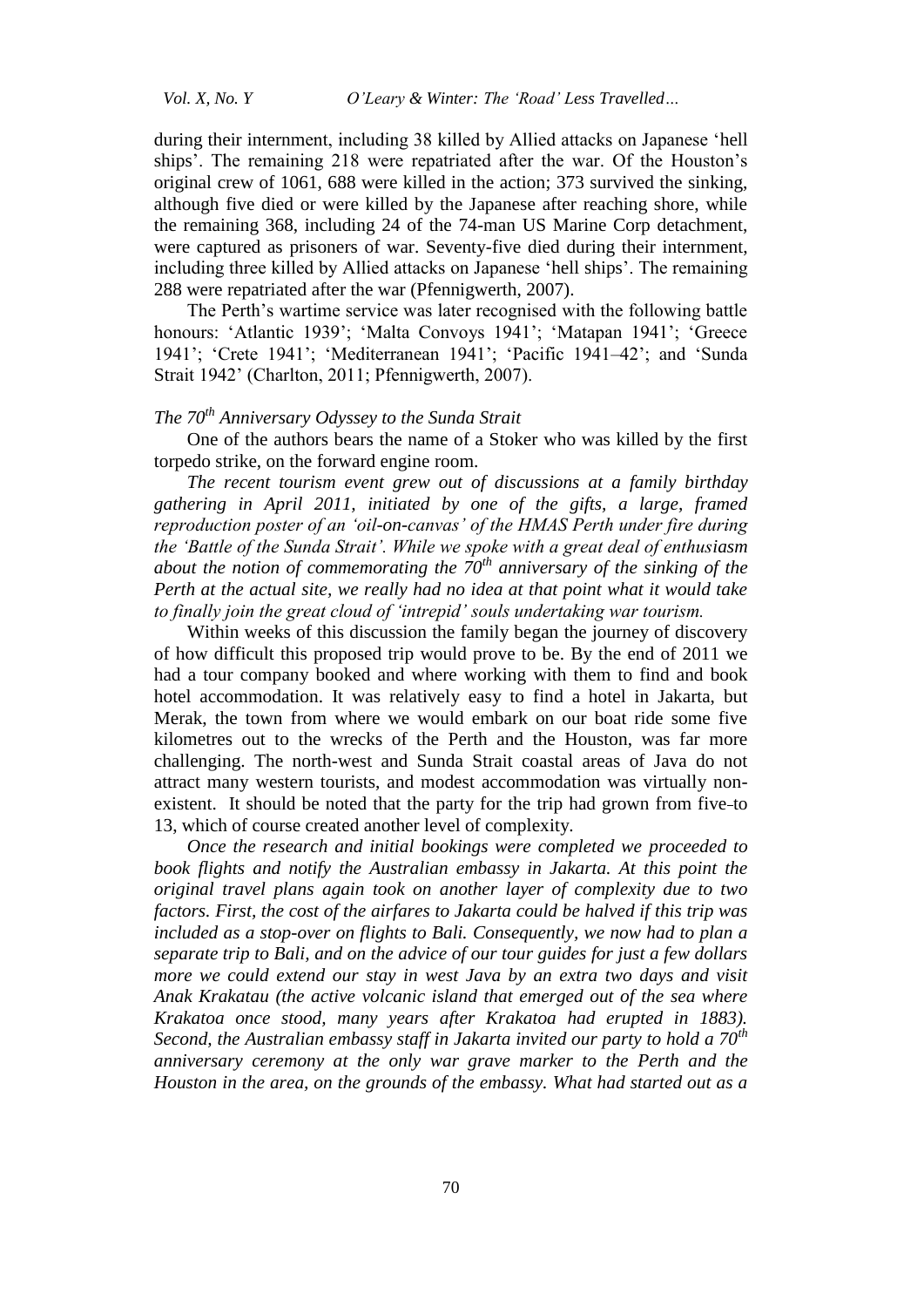*small family trip to the wreck of the Perth had now become a major journey of discovery.*

The trip itself was far more challenging than family members had anticipated – it was indeed a pilgrimage in the sense of being a long and arduous journey. The participants left from various points in southern Australia, early on 29 March 2012, arriving in Jakarta during the afternoon 'rush-hour' on that same day. While the trip from the airport to the hotel was extraordinary, it was what any other visitor to a large Asian city would experience. After a very comfortable stay in a large international hotel, the trip to the Australian embassy proved difficult, and what should have been a 45 minute trip became a two-and-a-half hour ordeal through grid-locked traffic, diverted around protestors.

After the very moving ceremony at the embassy the party embarked on what to their eyes was another challenging trip. The tour guides, who would take the party from the hotel in Jakarta, to the Australian embassy, to Merak and the wreck sites, to Chirita and Anak Krakatau, and finally back to Jakarta along the remote 'highway' through the mountains of central-west Java, were rightly proud of their own history and wanted to show off two jewels in Java's historical crown. This meant two significant detours from the major highway system, along very rough roads, through poverty-stricken towns and villages to a ruined palace and a Chinese temple. The group left Australia on Thursday, 29 March 2012 and arrived in Merak as the sun was setting over Sumatra, directly across the Sunda Strait from the hotel on Friday, 30 March. While this was a day-and-a-half of hard traveling, Merak was like another world: the once beautiful ancient settlement of Merak had been completely destroyed by Krakatoa's 45-metre high Tsunami in 1883. What 'grew' back was an outpost which became the ferry port for one side of the Sunda Strait and the site of a coal and gas fired power station, because of its proximity to the ocean. It was, however, the group's point of departure the next morning on our original destination, the wreck sites of the Perth and the Houston.

While the trip thus far was an adventure, the journey to the Perth was an altogether different experience. By definition, the Battle of the Sunda Strait should have occurred in the Sunda Strait, however, the boats headed to a GPS point some five kilometres north of Merak, out in to the Java Sea. It also was somewhat of a mystery, as the travellers were entirely at the mercy of the tour guides leading the way. At 36-metres, the Perth is completely hidden by the rolling swells that race in from the Java Sea through the Sunda Strait and out into the waists of the Indian Ocean to Africa. At a predetermined point on what seemed like an endless ocean, the crew member holding the GPS device called a halt to the trip. None on board the two power boats knew if this was the precise position of the Perth, as it rested 'afast on the ocean bed', however, a subsequent event raised grave doubts among many of the well-read pilgrims. Once the ceremony was over, the guides were to take the party to the wreck of the Houston, to lay a wreath for her brave crew. The maps and other research indicated that Perth lay in 36 metres of water, while the Houston lay some distance south-east of the Perth, much closer to Java in 28 metres of water. The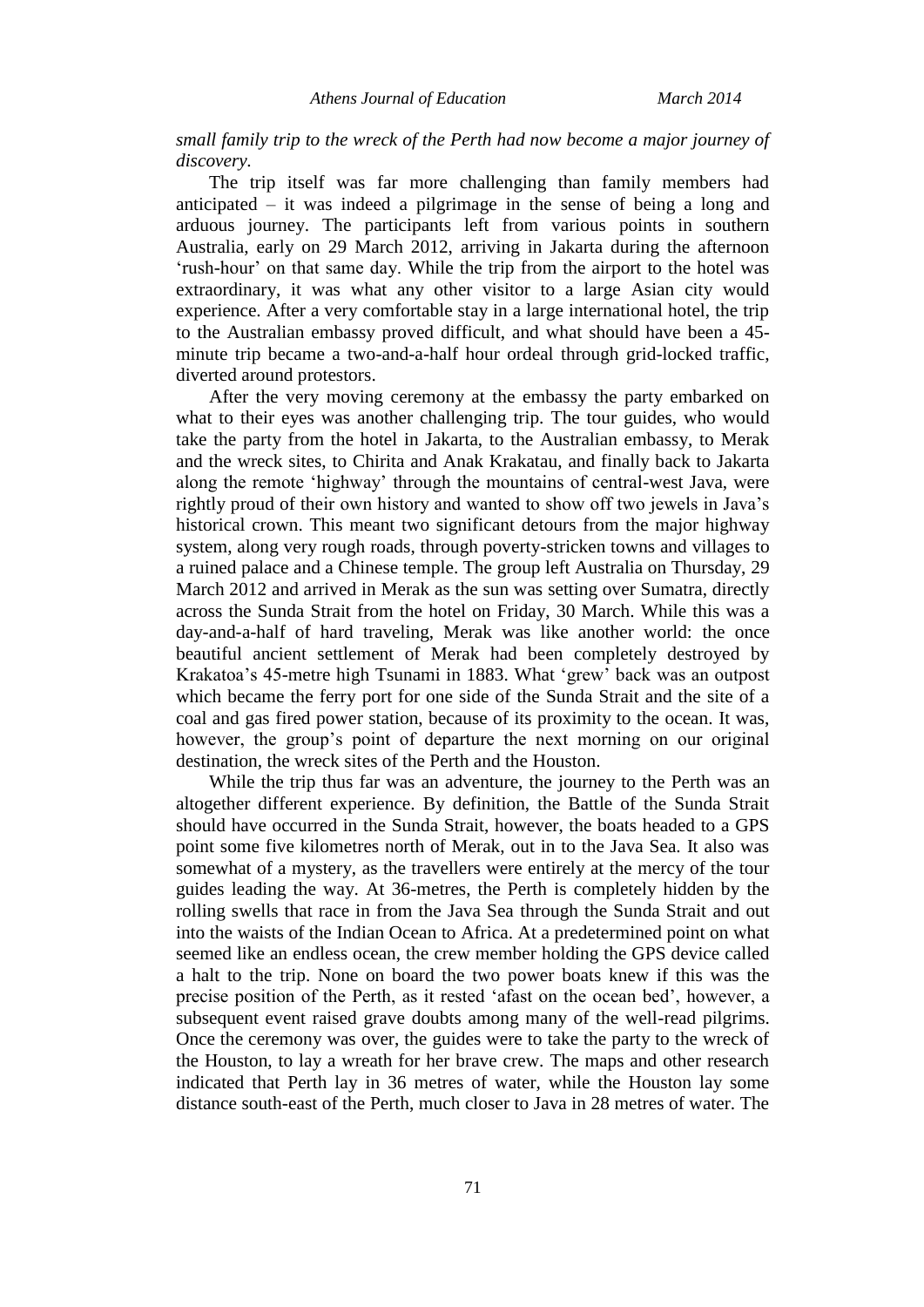*Vol. X, No. Y O'Leary & Winter: The 'Road' Less Travelled…*

guides, however, took the group further out to the north-west, where the swell was much bigger.

*To this day, we don't know if we were anywhere near the Perth when we commemorated its sinking on 31 March 2012.As witnessed during the ceremony at the only marker to the Perth and Houston, in the grounds of the Australia embassy in Jakarta, several hundred kilometres east-south-east of the wreck, the grief, despite 70 years of life, love, family and new memories, was still too fresh for the sons of the departed, who, perhaps, lay beneath our feet, 'afast on the ocean bed'. This raises an important point. We had planned and made this difficult journey for one purpose, to remember and respect the brave men who served and died on these two ships, in a futile attempt to halt or postpone the Japanese invasion of the Dutch East Indies (Indonesia). When all was said and done, this journey meant more to us than whether we were right over the Perth (we probably drifted several hundred metres during the ceremony anyway). In the end, the journey to the Perth was more about the pilgrimage than the destination. Perhaps, more than anything else, this sets most naval grave site tourism apart from land based sites such as in France and Turkey. The journey means more, precisely because it is so difficult and so alien.*

# **Conclusion**

The journey described here illustrates some of the traditional aspects of pilgrimage: the focus upon visiting a specific sacred site, the community of interest and the arduous and uncertain nature of the travel. While the notion of pilgrimage may be less clear in relation to battles of several generations before, it clearly remains an important concept for at least some visitors to sites of recent conflict. But this was also a trip in a touristic sense, in that the tourism industry facilitated the journey through its provision of accommodation, guides and transport.

As others have noted (Dunkley et al, 2010) the specific sites of battle events hold great importance to people, supporting the notion of the geographic location of memory (Foote & Azaryahu, 2007). Because of their distance from overseas battlefields, Australians have been forced to commemorate war in the absence of the deceased, but this is on the understanding that graves do exist (Ziino, 2007). For sea graves in isolated locations, such as the HMAS Perth and USS Houston which are not marked, at least not above the waves, the perpetuation of their memory is very challenging. Laying the wreath provides for a few minutes or perhaps a few hours, a marker for the water graves and links the living family members with their deceased kin below.

As Winter (1995) observed, memory is usually maintained by small groups such as families, and in this case, the group was willing to undertake the very difficult journey if only for a short visit. The journey reflects and supports the work of Santos and Yan (2010) and McCain and Ray (2003) who conceptualised legacy and genealogical tourism, and described the intensity and devotion that such tourists make towards their tasks.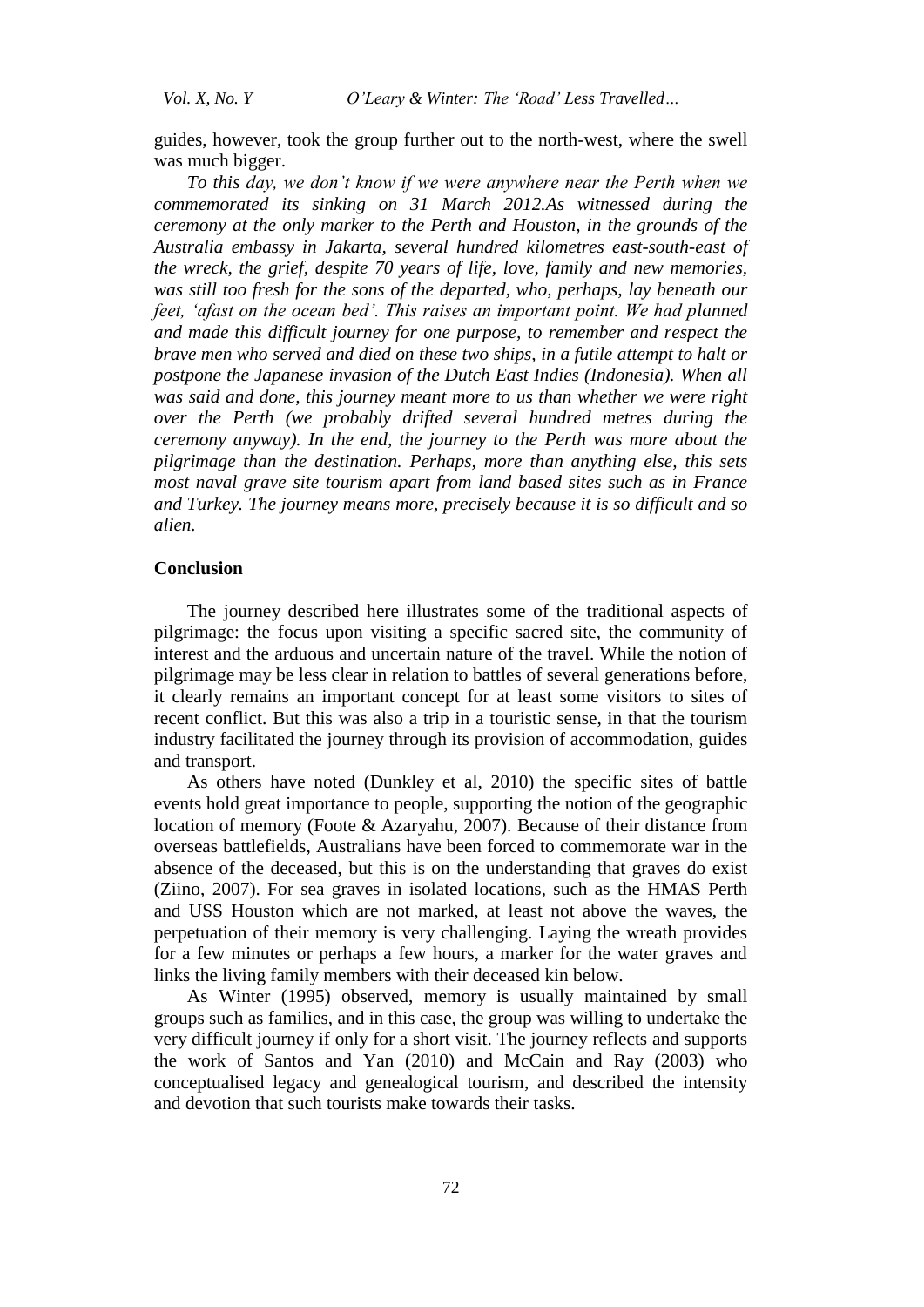*Athens Journal of Education March 2014*

Visits to sea graves have been given little attention in the literature, perhaps for reasons of the difficult access, as has been shown in this paper. While families hold the memory of these men, it is timely that the broader society begins to acknowledge the actions of these brave men who by the inconvenience of their last battle site have not been given the acknowledgement accorded to those in more accessible graves.

# **References**

- Dunkley, R., N. Morgan & S. Westwood (2011) 'Visiting the trenches: Exploring meanings and motivations in battlefield tourism.' *Tourism Management* 32(4): 860-868.
- Charlton, M. (2011). *Cruiser: The life and loss of the HMAS Perth and her crew*. Melbourne: William Heinemann Australia
- Foote, K. & M. Azaryahu (2007). Toward geography of memory: Geographical dimensions of public memory and commemoration. *Journal of Political and Military Sociology* 35(1): 125-144.
- Gatewood, J. & C. Cameron (2004) 'Battlefield pilgrims at Gettysburg National Military Park.' *Ethnology* 43: 193-216.
- Inglis, K. (2005). *Sacred Places: War Memorials in the Australian Landscape.* Melbourne: The Miegunyah Press.
- MacCannell, D. (1989). *The Tourist*. New York: Schocken.
- McCain, G. & N. Ray (2003). Legacy tourism: The search for personal meaning in heritage travel. *Tourism Management* 24: 713-717.
- Pfennigwerth, I. (2007). *The Australian cruiser Perth 1939-1942*. Sydney: Rosenberg.
- Poria, Y., A. Reichel & A. Biran (2006). 'Heritage site perceptions and motivations to visit.' *Journal of Travel Research* 44: 318-326.
- Roberts, R. (n.d.). *Age shall not weary them: the story of the H.M.A.S. Perth*. Perth: Patersons Printing Press Limited.
- Santos, C. & G. Yan (2010). 'Genealogical tourism: A phenomenological examination.' *Journal of Travel Research* 49(1): 56-67.
- Seaton, A. (2000). 'Another weekend away looking for dead bodies… battlefield tourism on the Somme and in Flanders.' *Tourism Recreation Research* 25: 63-77.
- Shih Shuo, Y., C. Ryan & G. Liu (2009). 'Taoism, temples and tourists: The case of Mazu pilgrimage tourism.' *Tourism Management* 30: 581-588.
- Slade, P. (2003). 'Gallipoli Thanatourism: The Meaning of ANZAC.' *Annals of Tourism Research* 30: 779-794.
- Turner, J. & G. Ashworth (1996). *Dissonant Heritage: The Management of the Past as a Resource in Conflict*. Chichester: John Wiley and Sons.
- Turner, V. & E. Turner (1978). *Image and Pilgrimage in Christian Culture*. Oxford: Basil Blackwell.
- Walter, T. (1993). War grave pilgrimage. In Reader I. & T. Walter (eds.). *Pilgrimage in Popular Culture*, 63-89. London: Macmillan.
- Walter, T. (1999). *On Bereavement: The culture of grief*. Buckingham: Open University Press.
- Walter, T. (2009). 'Dark tourism: Mediating between the dead and the living.' In R. Sharpley & P. Stone(eds.). *The darker side of travel: The theory and practice of dark tourism*. Clevedon: Channel View Publications.